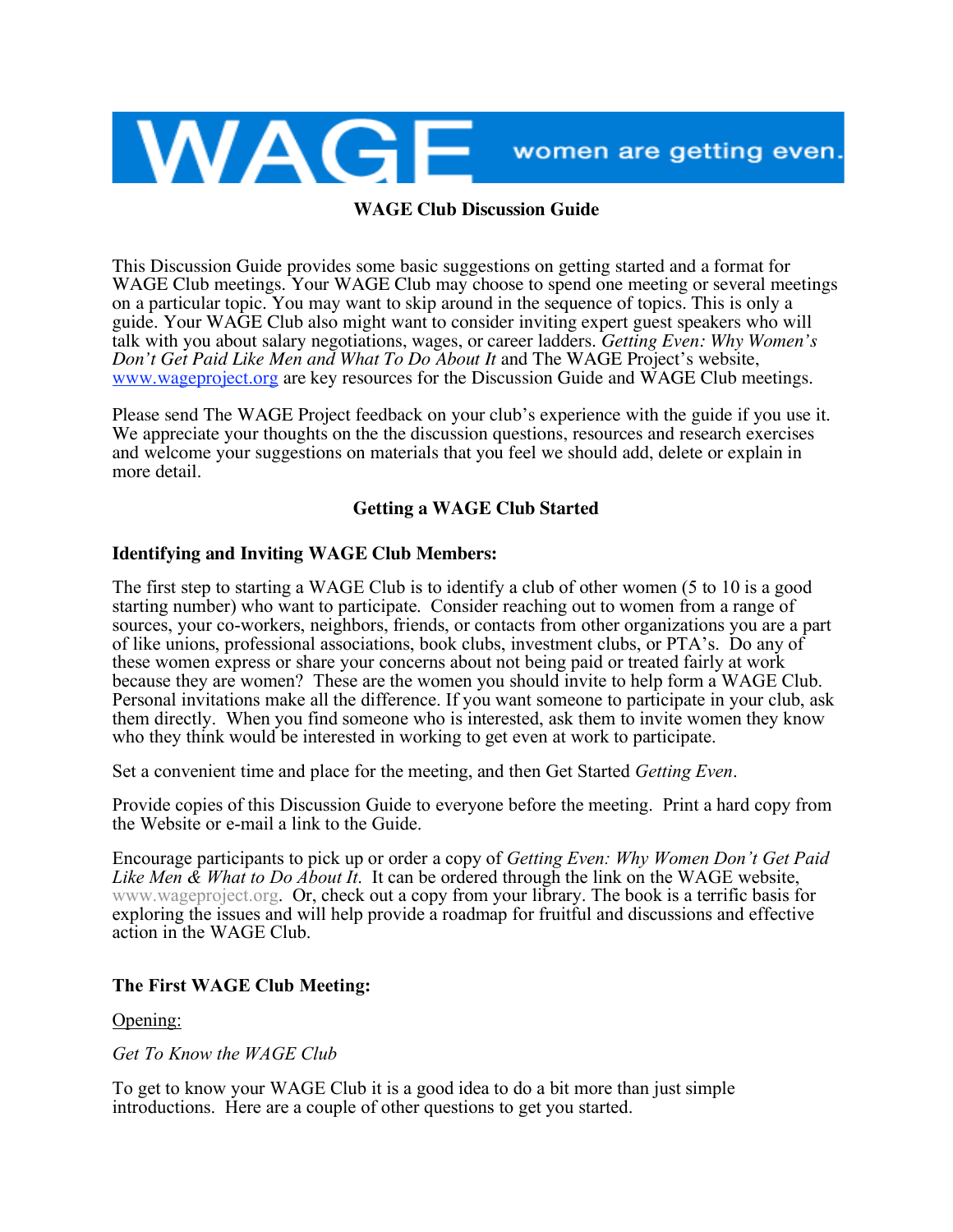"Tell us something about your life outside of work that will help the club get a better sense of who you are."

"Share with us a story that would help others better appreciate your interest in being here."

#### Discussion:

#### *What is a Wage Club?*

A wage club is a group of women who come together for personal support and who help each other take action personally or collectively to help close the wage gap. The WAGE Club works together to close the wage gap by exploring the problem of gender discrimination at work and helping each other develop strategies for eliminating the personal financial cost of that discrimination.

WAGE Club meetings and activities may include:

- using the *Getting Even* book and the WAGE club discussion guide as platform for exploring issues and taking action on pay discrimination
- sharing personal stories about how the wage gap and gender discrimination have personally affected each member
- discussing the overall problem of the wage gap and other forms of gender discrimination
- strategizing with club members about how each member can work to address the wage gap and discrimination she faces at work
- conducting community-based outreach to spread the word about how the wage gap effects women's lives and what WAGE clubs can do to help women get even

Discuss the dual purposes of the WAGE Club: support and action for each and every club member. The WAGE club should play both a support and action role in helping each of the club members to *Get Even*. WAGE club participants provide a sympathtic community and personal encouragement for others seeking to achieve pay equity. In addition, WAGE club participants play an active role for each other by helping other club members plan and take tangible steps to close the wage gap at their workplace.

To help provide focus for the group, the meetings may be organized around the topics included in this discussion guide. Each topic also includes a meeting preparation section, which suggests reading, research, thinking, and/or use of WAGE Project website which will help make the WAGE club meetings effective.

#### *Establish the Basics:*

At the first meeting of your WAGE club, you should also get the basics established. Establish a format, facilitation structure and schedule for your future meetings. Lay some ground rules about confidentiality, and agree on a process for including new members in your club.

Regular meetings will ensure that the club is able to effectively work on strategies with each member. Some WAGE Clubs will be able to meet weekly, others bi-weekly, others monthly. Whatever your club decides, try to set a convenient regular time, date and accessible location to make members' attendance easier. It is also a good idea for your club to firmly commit to regular start and end times, to ensure that members' participation does not intrude on other responsibilities.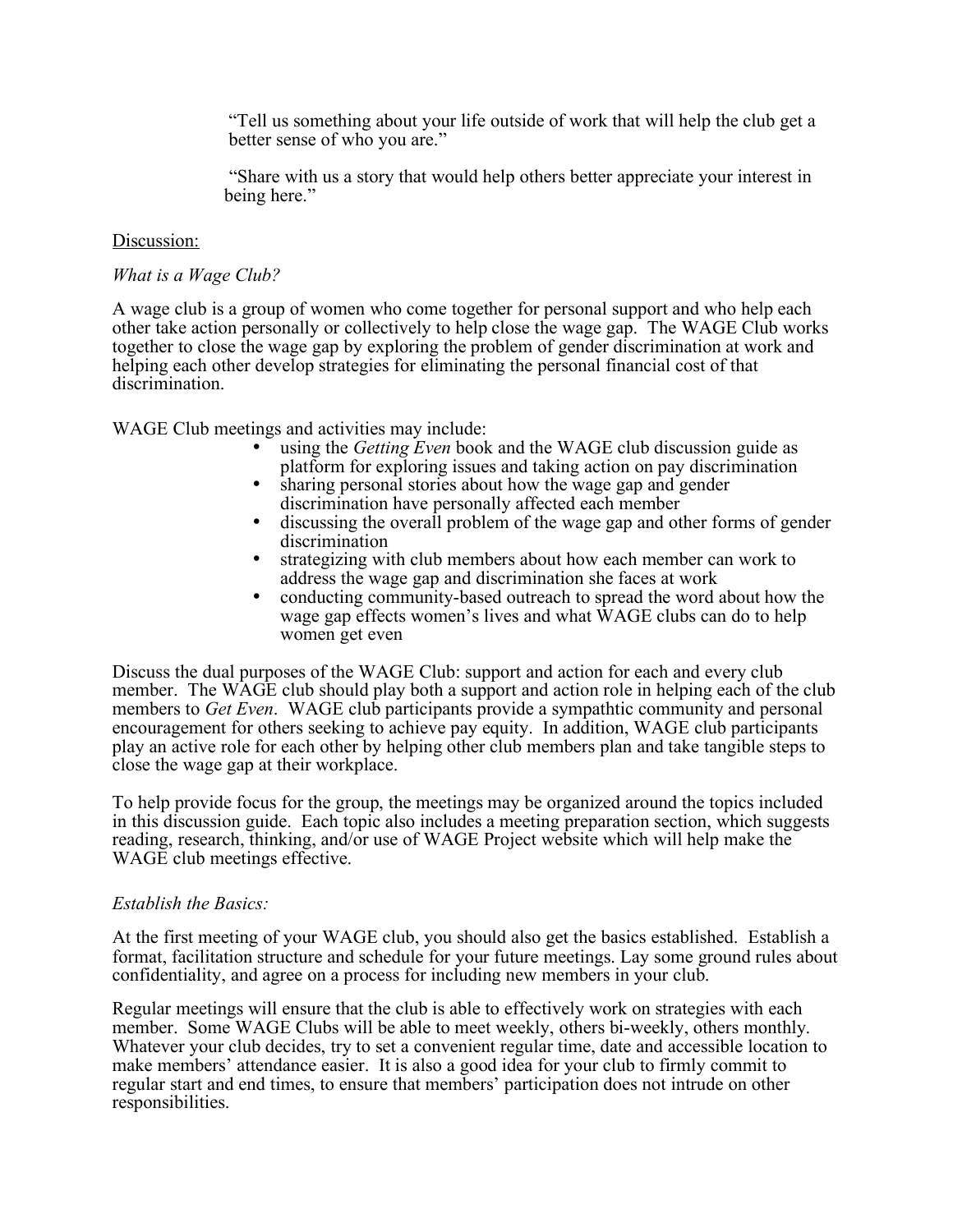The WAGE club should be a place where women can candidly discuss pay inequality without being concerned that their statements will find their way back to their employer. At the first meeting, the importance of confidentiality should be discussed and policies should be established to protect the confidentiality of participants in the WAGE Club. Since the matters discussed in the WAGE Club could potentially jeopardize women's jobs, it is essential that the club clearly establish what level of confidentiality is expected of club participants.

Confidentiality considerations may include:

Confidentiality of discussions – "What is said at WAGE club stays at WAGE club."

Use of WAGE Club membership contact list for club business only

Use of personal contact information rather than work contact info for WAGE club communications

Confidentiality of club membership

Will your meetings be open or closed?

If you decide your club will be a closed club, with new members added by invitation only, it is essential to establish a process for adding new members to your club. This will prevent club depletion and ensure that things keep going over time which will help make your WAGE club's individual and collective efforts successful. To build your club, ask those who attend the first meeting to bring others to the next.

Who will facilitate meetings?

Select or elect a facilitator or co-facilitators for meetings or designate different members on a rotating basis.

## Wrap Up:

After the discussion of WAGE Clubs, and once you have covered the basics, consider wrapping up by inviting participants to share a bit more about their goals/reasons for participating the club. Ask participants to:

> "Say more about what brought you to this meeting.""Imagine that it is 6 months later, and you are getting what you want out of this club. How would you know that? What would be different in your life? How would the group be going?"

Establish a plan for next meeting. Choose from the topics listed below as a means to begin your club's effort to *Get Even*! Go over the preparation guide for the section you choose so that you can get started *Getting Even* at your next meeting.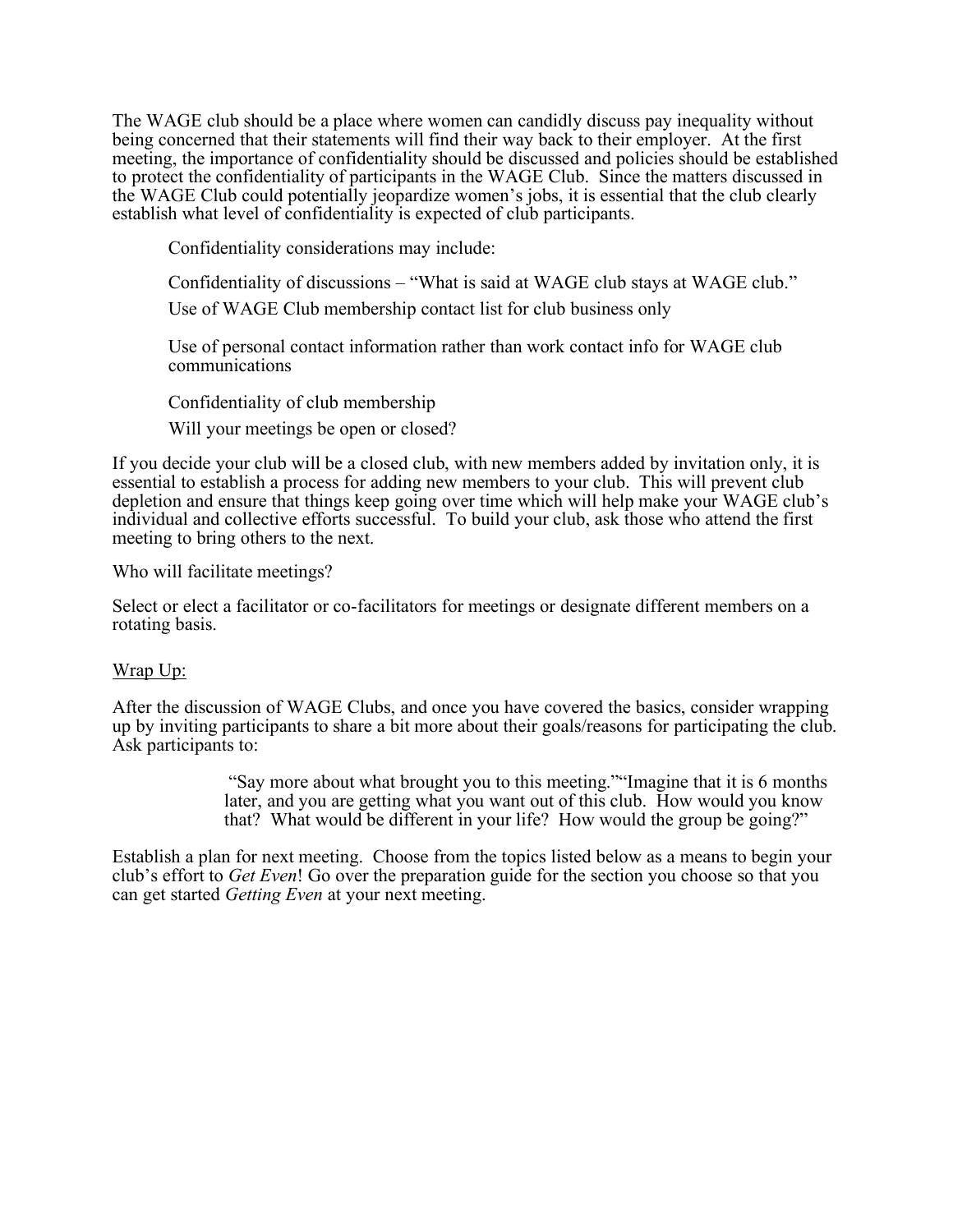# **Topics**

- Topic 1. "What Does the Wage Gap Cost *Me*?"
- Topic 2. " Do Other Women's Stories Sound Like Mine?"
- Topic 3. "Isn't It Time *I* Get Paid Fairly?"
- Topic 4. "How Do I Get Even?" Part 1:My Research and Strategy
- Topic 5: "How Do I Get Even?" Part 2: Evaluate your Wage Gap
- Topic 6. "How Do I Get Even?" Part 3: Identify Allies
- Topic 7. "How Do I Get Even?" Part 4: Practice
- Topic 8. "How Do I Get Even?" Part 5: Action and More Action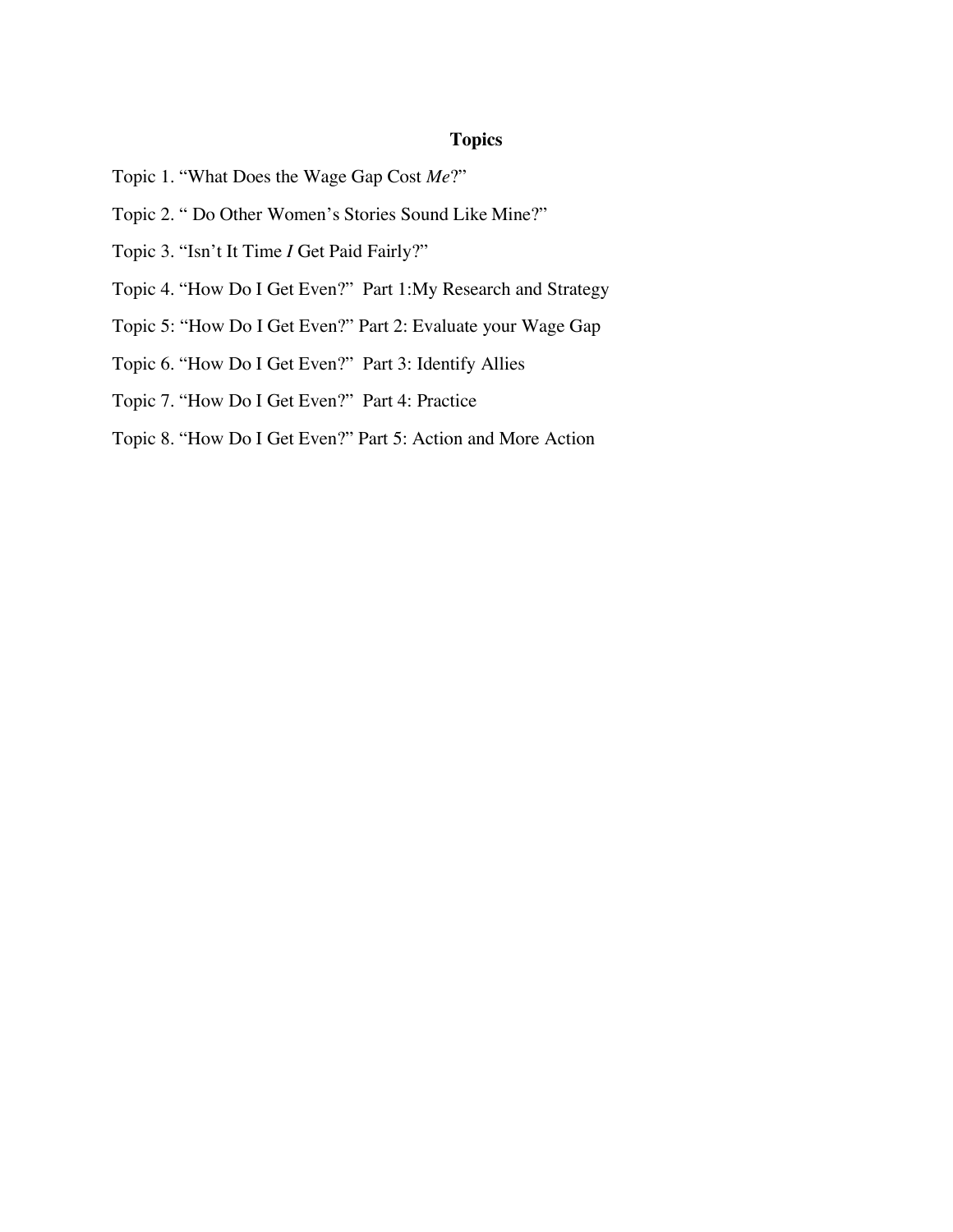# **Topic 1: "What Does the Wage Gap Cost** *Me***?"**

Preparation:

Suggested Reading **--** *Getting Even* Chapters 1-3, 10

Use the *Getting Even* calculator at www.wageproject.org to calculate your wage gap and what it costs you.

### Questions for Discussion:

What is the wage gap? Who is counted in the wage gap? Who is not? Why does the existence of the wage gap matter to me?

What types of discrimination have I faced at work? How has this affected my paycheck?

What does the wage gap cost me? (Use the *Getting Even* Calculator online at www.wageproject.org. to find out how much money you are missing. What does the loss of that income mean for me and my family? What does it mean for what I/we cannot afford today?What does it mean for me/us 10 years from now? What will it mean for my retirement years?

What are some of the signs at my workplace that women are not treated equally? Do men get promoted while women get stuck in low level jobs? How do benefit packages compare for men and women? What are the current resources at work that can help us get even? How might the activities of our WAGE club help other women to get even?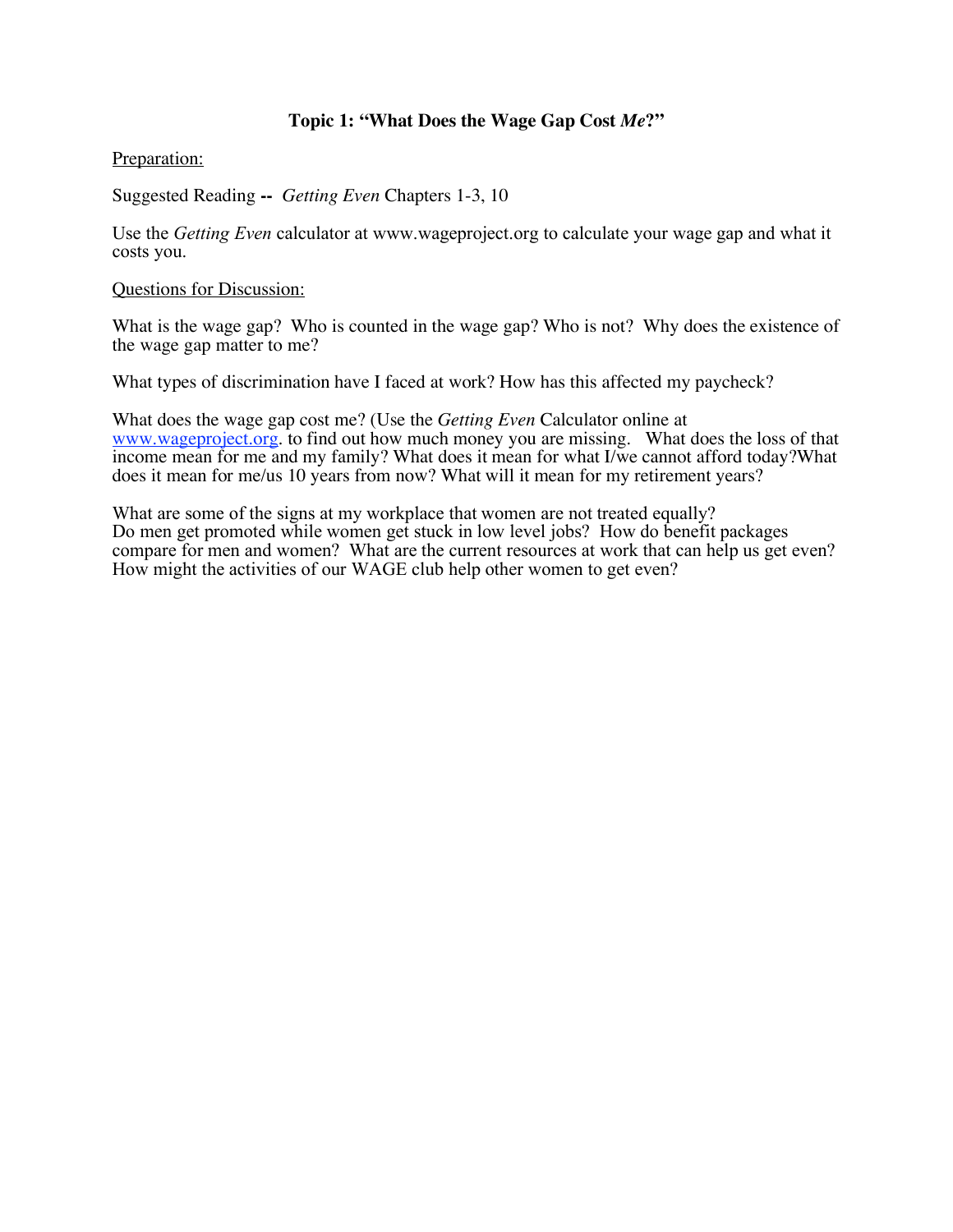## **Topic 2. " Do Other Women's Stories Sound Like Mine?"**

### Preparation:

Suggested Reading -- *Getting Even* Chapters 5-9

Review women's stories and sex discrimination cases at www.wageproject.org. When reviewing sex discrimination cases, you may want to search for cases involving women that do work similar to you or that are experiencing similar types of discrimination on the job.

Prepare a written description that answers the question; what kinds of the discrimination have I faced at work and how has this has affected my paycheck? These accounts will be very useful in preparing for meetings with employers. At the meeting, accounts can be exchanged and reviewed by other WAGE Club members. WAGE Club members also may want to submit their stories to www.wageproject.org - Tell Us Your Story, where they will serve as an important resource for other women nationwide who are working to *Get Even.*

### Questions for Discussion:

Do any stories/cases I reviewed sound like the unfair treatment I face at work? How are they similar?

How do these cases/stories help me see when employers are discriminating against me and other women in hiring? in promotions? in benefits?

Which cases help me understand better what behavior should not be tolerated at work such as sexual harassment, assigning lower paying jobs to women, and paying a man for doing work similar to mine?

How did discrimination set back those women's paychecks? Is my paycheck clipped in the same way?

What lessons can I find from the way other women handled situations like mine? How did they find out the salary structure where they work? Can I find out what others make the way they did? What measures of unequal treatment did they use. Can I use these measures? Which cases/stories suggest strategies that might help us get promoted and earn more? How far have other women gotten without filing lawsuits?

What remedies do these cases suggest for sex discrimination in the workplace? What policies or practices have other employers implemented that I should suggest at my company?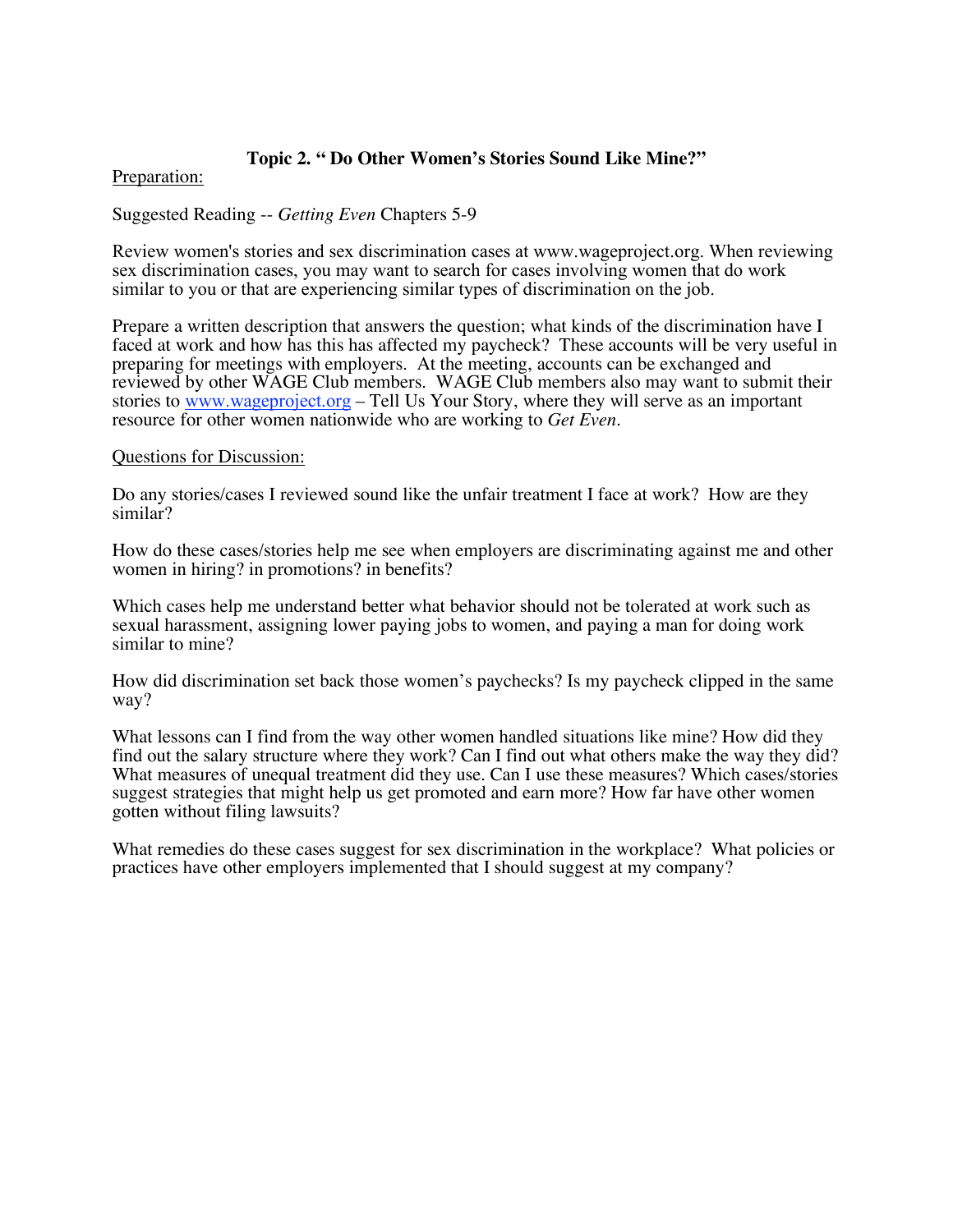# **Topic 3. "Isn't It Time** *I* **Get Paid Fairly?"**

Preparation:

Suggested Reading -- *Getting Even* Chapters 10-12

Review your written discription from Topic 2, is there anything you would add now that you have heard/read so many other women's stories of workplace discrimination? If you have not yet done so at www.wageproject.org – Tell Us Your Story.

### Questions for Discussion:

Why won't I ever be paid fairly if I do not take the initiative with my boss?

What reasons keep me from pressing my boss for fair pay?

What do I and other WAGE Club members need to do to eliminate each reason for inaction --<br>build allies so we're not alone meeting with the boss? learn to negotiate more effectively? (These goals can be incorporated in the WAGE Club's agenda in Topics 4-7.)

Does my employer use excuses not to pay me fairly? What excuse does my boss use? What's wrong with this excuse? What do I need to counter this excuse?

How have other women successfully pressed their employers to be paid fairly? What can we learn from the women professors at MIT? What can we learn from success stories on the WAGE website?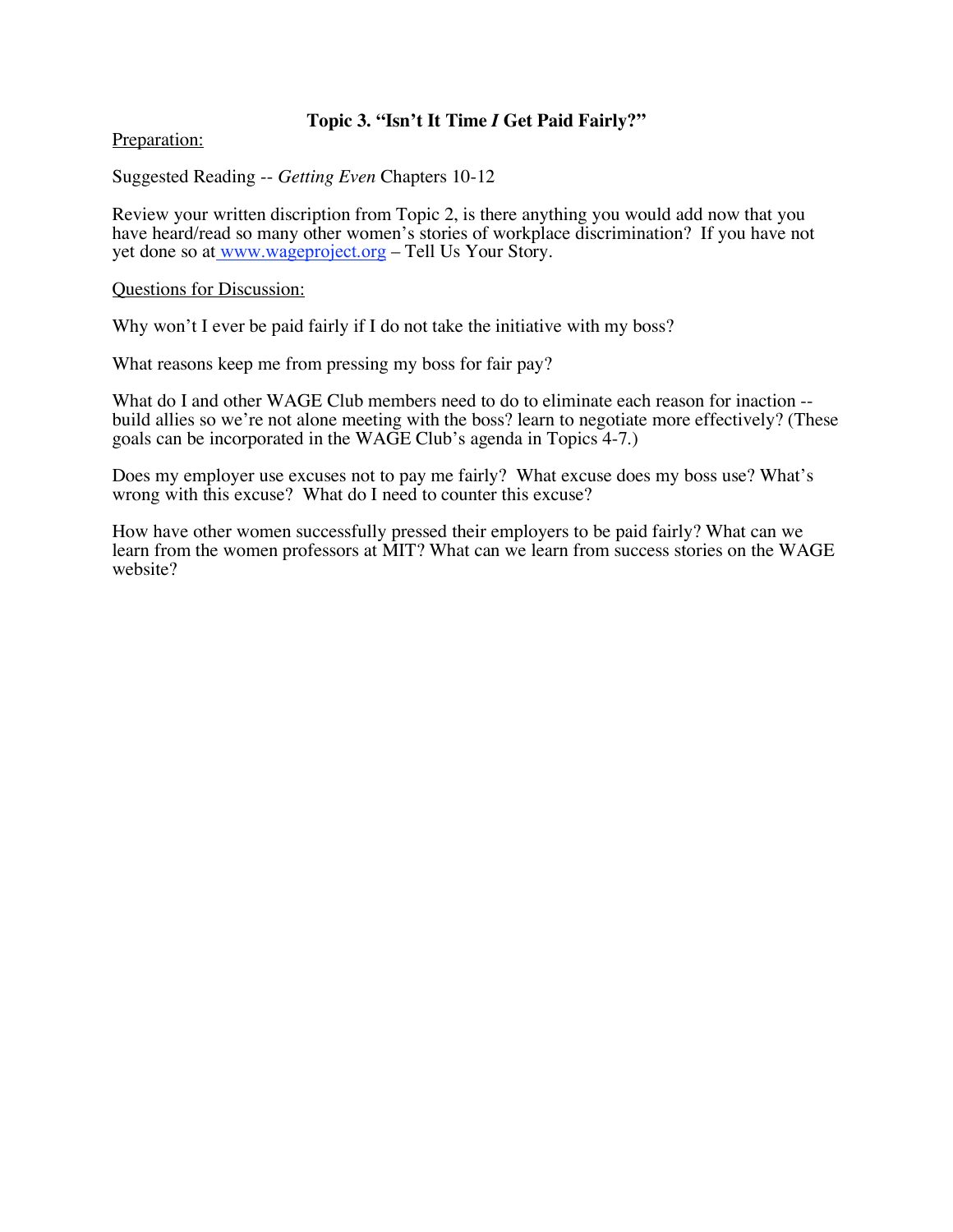### **Topic 4. "How Do I Get Even?" Part 1:My Research**

Preparation:

Suggested Reading -- *Getting Even* Chapters 13-16

Each WAGE Club Member should gather the following information for this meeting. If more than one member works for the same employer, they can collect this information together.

1. Make a list of signs at work that women are not treated equally.

Is there a wage gap between female and male employees at my company? Is it widespread?

Do we have a glass ceiling? Has my workplace/company already taken steps to eliminate sex discrimination and to close the wage gap? If yes, why haven't those steps solved the problem?

Do men have offices while women doing the same work have cubicles?

Are men on salaries while women doing the same work get paid by the hour with no benefits?

Do men get better benefits than women in similar positions?

Do men get business leads, expense accounts to entertain clients that women with similar jobs don't have?

Do men get promoted while women get stuck in low level jobs?

What practices and policies do I think would remedy sex discrimination and prevent future inequities at my company?

### Questions for Discussion:

What did you find out in your investigatons and research about how women fare in your workplace? Are men given more space, more leads, more training that advances them faster, more support resources to do their jobs, or advantaged in other ways?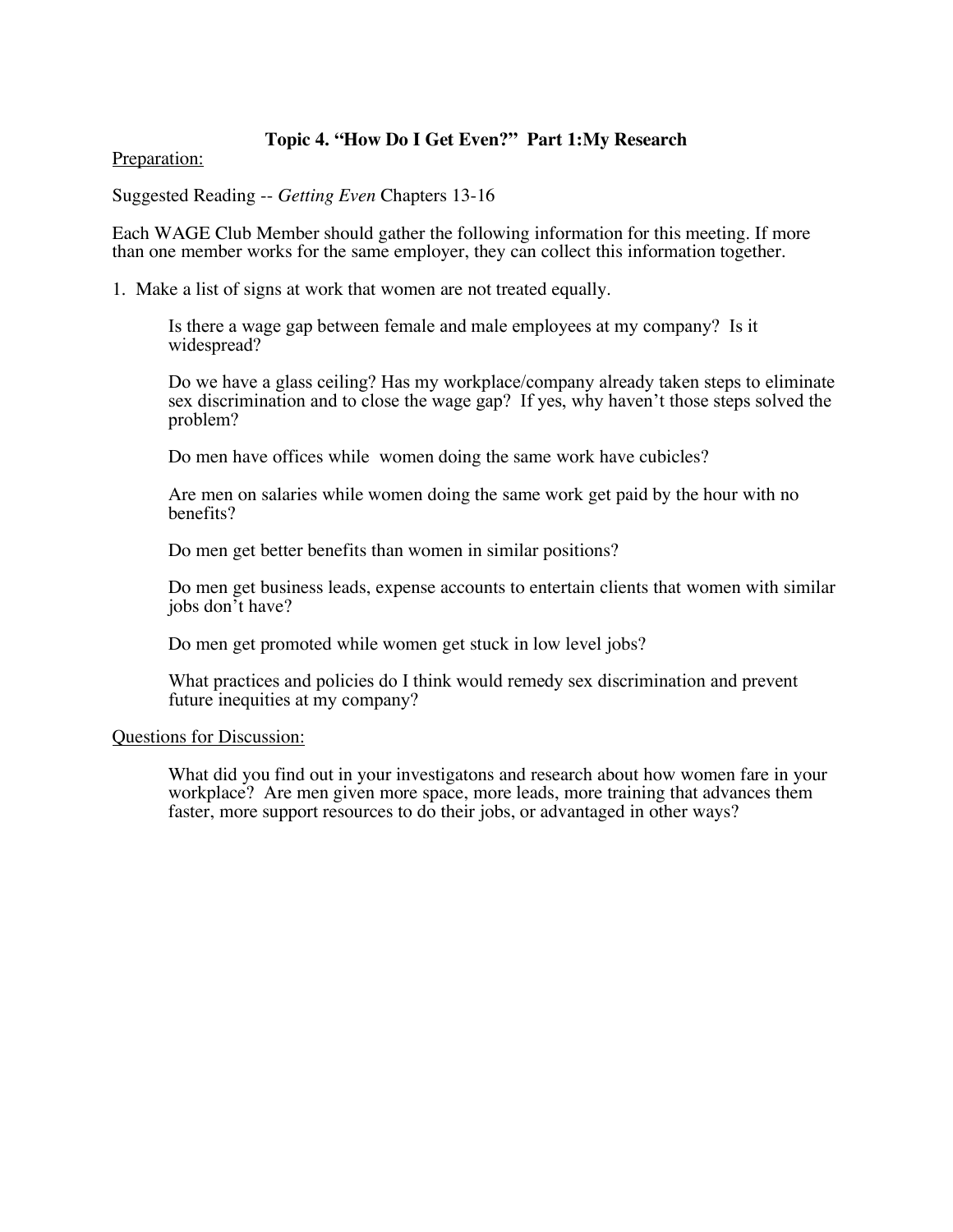# **Topic 5: "How Do I Get Even" Part 2: Evaluate Your Wage Gap**

Preparation:

Suggested Reading -- www.wageproject.org – How To Get Even and Getting Even Calculator

1. Determine how much you should be earning and why?

First, try to get a general sense of what your skills, experience level and responsibilities are worth on the job market in your industry and region. Then try to get a sense of what is fair within your company. Exchange information among allies about earnings--what are women making? What are men making who do similar work? How accurate is this salary information? How current is the salary information?

Obtain or make lists of job titles, entry-level wages, and numbers of women and men in each job title in order to assess inequities.

Use the WAGE calculator at www.wageproject.org and explore other salary comparison resources on the internet. Check with your local librarian about other resources. Are you being paid fairly? If not, how long should you have been earning more? How much more? Why? Are you comparing your salary to a male co-worker? Have you looked at what other people with your job in your area earn? Get your allies to determine how much each should be making and why.

2. Look at the Northeastern Law School's analysis of consent decrees at www.wageproject.org to get suggestions about changes in practices and policies at work to stop the particular kinds of discrimination that have resulted in you and your allies being paid unfairly.

3. Identify any additional information you would like to obtain to give you a more complete picture of how women are paid in comparison to men in your workplace, and along with your allies, create a plan for requesting or obtaining that information.

4. Sketch out a plan with your work allies – men as well as women – about whether, when, and how you will talk to your top boss about getting paid fairly and changing the practices at work so that you and other women won't get treated unfairly in the future. Going to the top is an important element of the *Getting Even* strategy since it is the top boss who really has the ability and authority to change your workplace, but it is important to take this step only once you are prepared.

### Questions for Discussion:

Using the three questions below, each WAGE Club member helps the others test, reinforce, and refine their specific case for unfair pay, their suggestions for change in company practices, and their strategies for getting even.

Here's what I should be paid and why. Do you agree with my calculation and my explanation for how this is unfair pay? WAGE Club members can each present the research on how they concluded that their pay is less than it should be because of discriminatory treatment.

Here are the changes in practices and policies we believe, if made by our boss, will mean that we and other women will not see our paychecks clipped the same way in the future. Do you agree? Are there other changes we should consider?

Here's the strategy my allies and I have sketched out about how and when to discuss this with our boss. How can we make this more effective?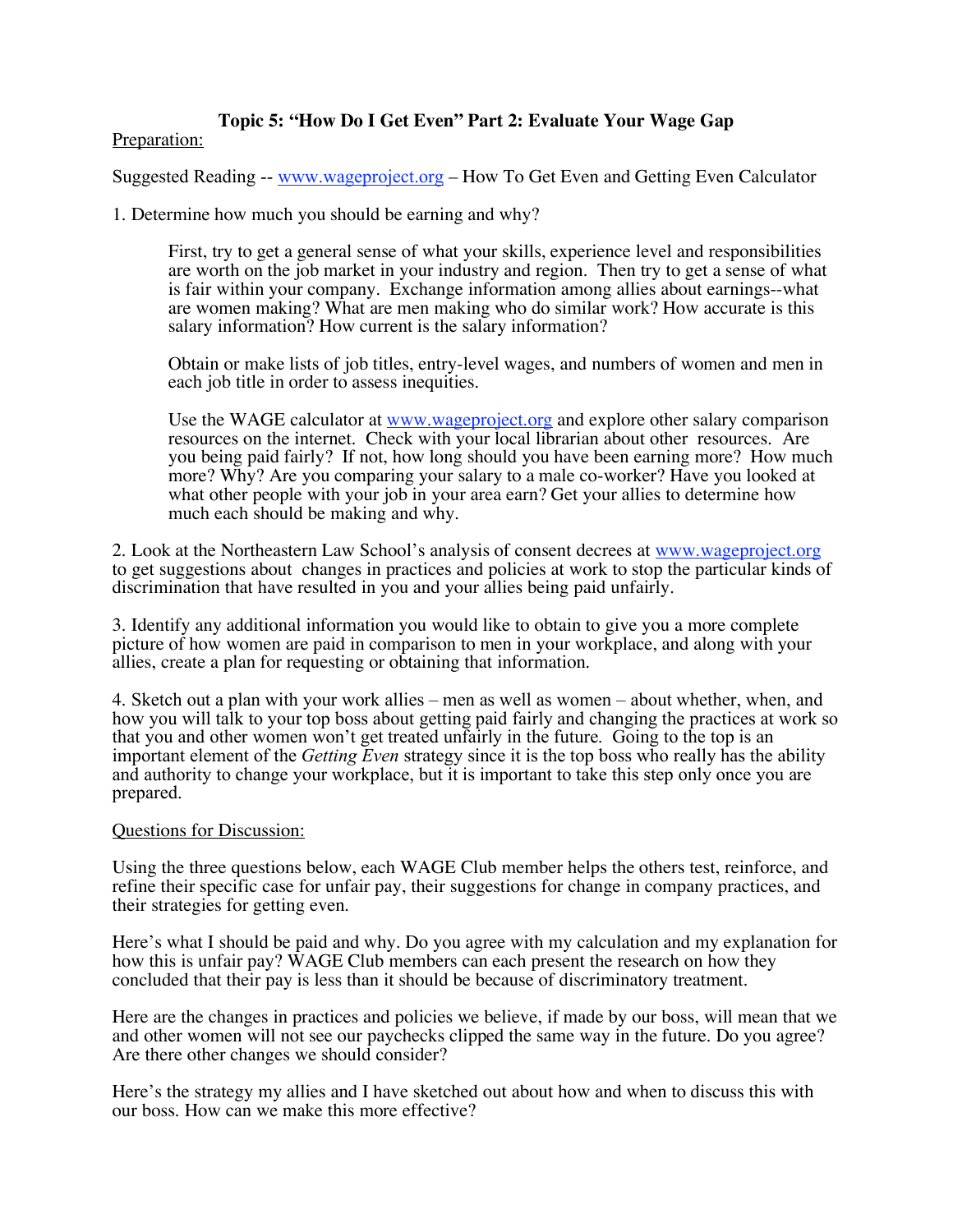### **Topic 6. "How Do I Get Even?" Part 3: Identify Allies**

Identify & Reach Out to Your Allies: Find other women at work who believe they, too, are not paid fairly.

1. How many other women at your workplace/company do you believe are underpaid and/or have been or are being discriminated against on the basis of their sex?

2. Make these women your allies in getting all of you paid fairly.

Initially, it may be helpful to be somewhat selective in approaching allies, remember that discussions about pay inequality are somewhat sensitive, so start by finding a WAGE buddy or colleague you know pretty well, and whom you feel you can trust. Once you find your WAGE buddy, you can practice with each other and decide on a group of potential allies to approach. As you and your WAGE buddy expand your group of allies, be creative. Remember to ask your potential allies for their discretion.

You and your WAGE buddy can approach friends, colleagues and fellow employees inside your area and outside of it as potential allies. If you are in a unionized workplace, check your contract and consider approaching other women union members to make them your allies. If your workplace has other employee groups or associations, this may also be a good place to start seeking allies.

You can start by telling potential allies that you just read *Getting Even,* and are interested in determining if women are paid fairly in your workplace.

Consider entering into a discussion outside of work with potential allies about how you just learned that over a lifetime, women loose hundreds of thousands of dollars because of the wage gap. Use these statistics from *Getting Even*:

- A high school graduate loses \$700,000.
- A college graduate loses \$1.2 million.
- A professional school graduate loses \$2 million.

You may want to mention that these losses are personal, they amount to real financial losses in your budget. Explain that you have recently learned that some women have been successfully obtained equal pay and treatment in their workplaces, without lawsuits, by bringing the unfair pay practices to the attention of their bosses and asking for them to make adjustments. Ask them if they think there is pay inequality in your workplace. If they agree there is, ask them if they would be interested in an effort to eliminate it in your workplace.

You may want to urge them to pick up or order a copy of the *Getting Even* book from the bookstore or library, and/or send them a link (using personal email addresses) to the WAGE Project website www.wageproject.org. Once you have gathered at a group of allies, schedule meetings outside of working hours to begin to discuss your plan.

3. Ask the following as you craft your strategy with your allies: Do we have the information we need to make our case for fair pay and equal treatment? What information do we still need to collect? Have you gathered enough allies? What areas do we plan to address? Do we feel comfortable meeting with the top boss to raise this issue? Is it safe for us to do so—or do we worry we'll lose our jobs? Should I/we consult an attorney first to better understand our legal rights?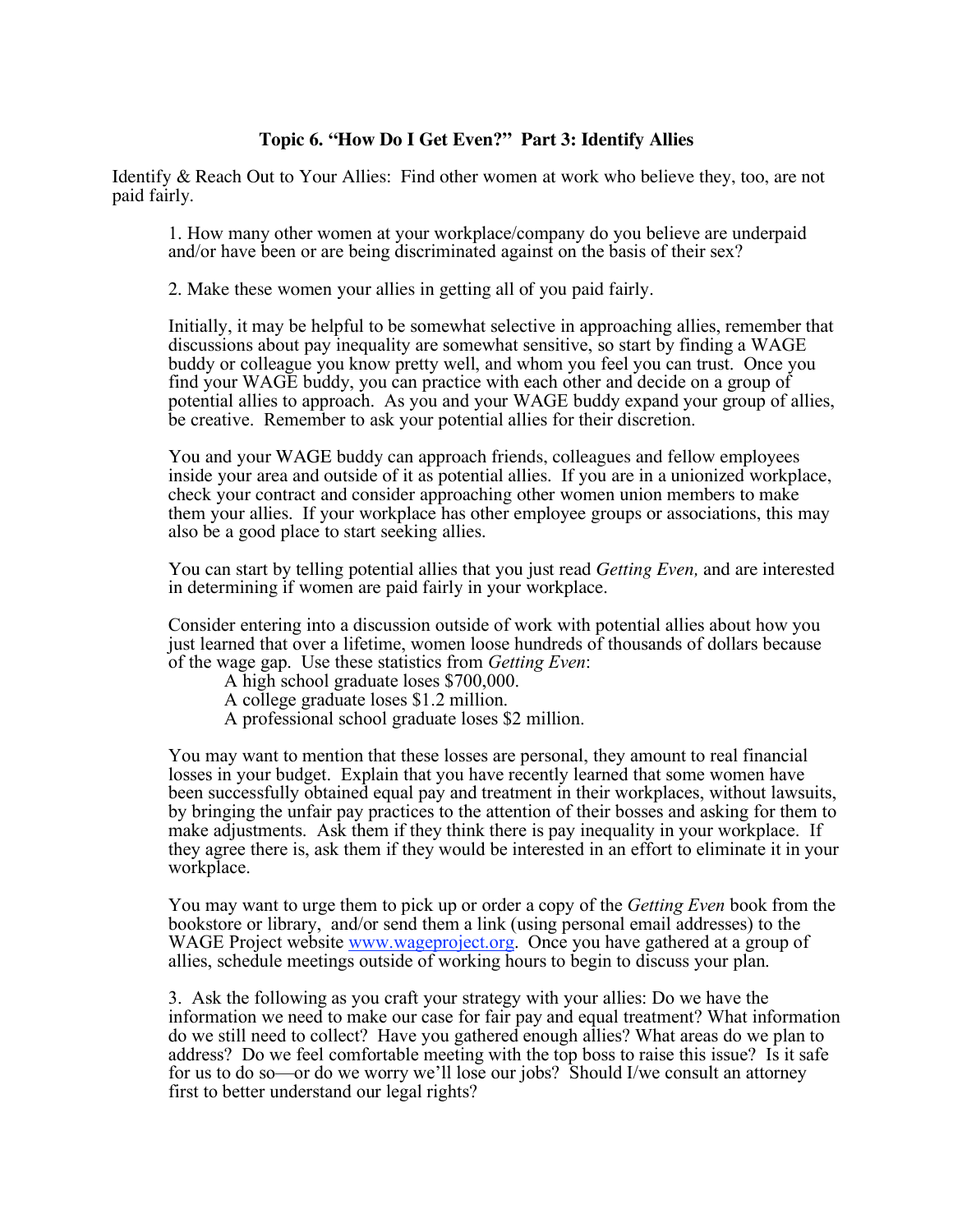Questions for Discussion:

How successful were your efforts to gather allies? What strategies did others use in seeking allies that were effective? How can you expand your base of allies at work?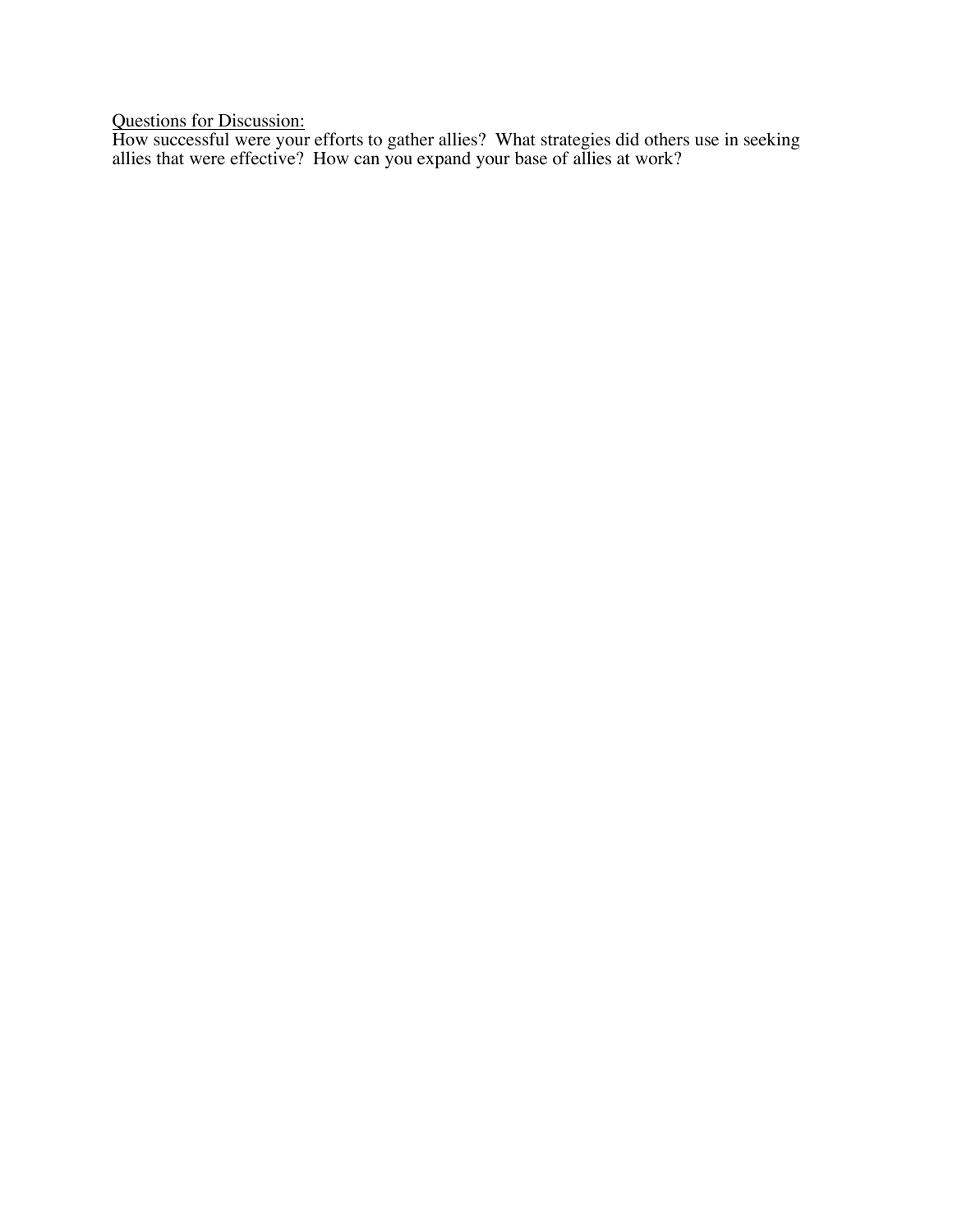# **Topic 7. "How Do I Get Even?" Part 4: Practice**

### Preparation:

Suggested Reading -- *Getting Even* Chapters 14-16

Go to the library and take out books on negotiation and persuasion to find a style that fits you. Pass the books around to other WAGE Club members. Consider the following possibilities:

*A Woman's Guide to Successful Negotiating: How to Convince, Collaborate, and Create Your Way to Agreement* by Lee Miller and Jessica Miller

*The Shadow Negotiation: How Women Can Master the Hidden Agendas that Determine Bargaining Success* by Deborah Kolb, Judith Williams, and Carol Frohlinger

*Get Paid What You're Worth: The Expert Negotiator's Guide to Salary and Compensation* by Robin L. Pinkley and Gregory B. Northcraft

*Are You Paid What You're Worth"? The Complete Guide to Calculating and Negotiating the Salary, Benefits, Bonus and Raise You Deserve* by Michael O'Malley

*The Smart Women's Guide to Interviewing and Salary Negotiating* by Julie Adair King

Consider inviting a presenter who conducts workshops or trains women in negotiation skills to speak to your WAGE Club.

#### Workshop:

Hold a negotiation workshop meeting, where you take turns role playing with one member making her presentation and another member pretending to be her boss. Practice everything. What you say to your boss when you request the meeting, how you introduce yourself and your allies when you meet, how you discuss your pay expectations, how to suggest changes in company practices and policies. Test your language, your style, the sequence of topics you raise, how you react to your boss's questions, his/her rejection of your points, or his/her silence.

After each presentation, the group should discuss the interaction (use the Questions for Discussion below) and make constructive suggestions on everything from content, to responses to questions, to body language.

Everyone should have a turn giving her presentation and also pretending to be the boss. In this way, everyone can practice their pitch and see how a boss thinks, too.

Practice sessions are important. If your WAGE Club is not a group of your allies at work, you may want to have a practice session with them also after you've learned some pointers from your WAGE Club.

### Questions for Discussion:

What were the positive aspects of the employee's presentation? How could the presentation be strengthened? Are there any points to be added to or eliminated from the presentation? What were the best elements of the employees response to the boss' questions? What could be done better?